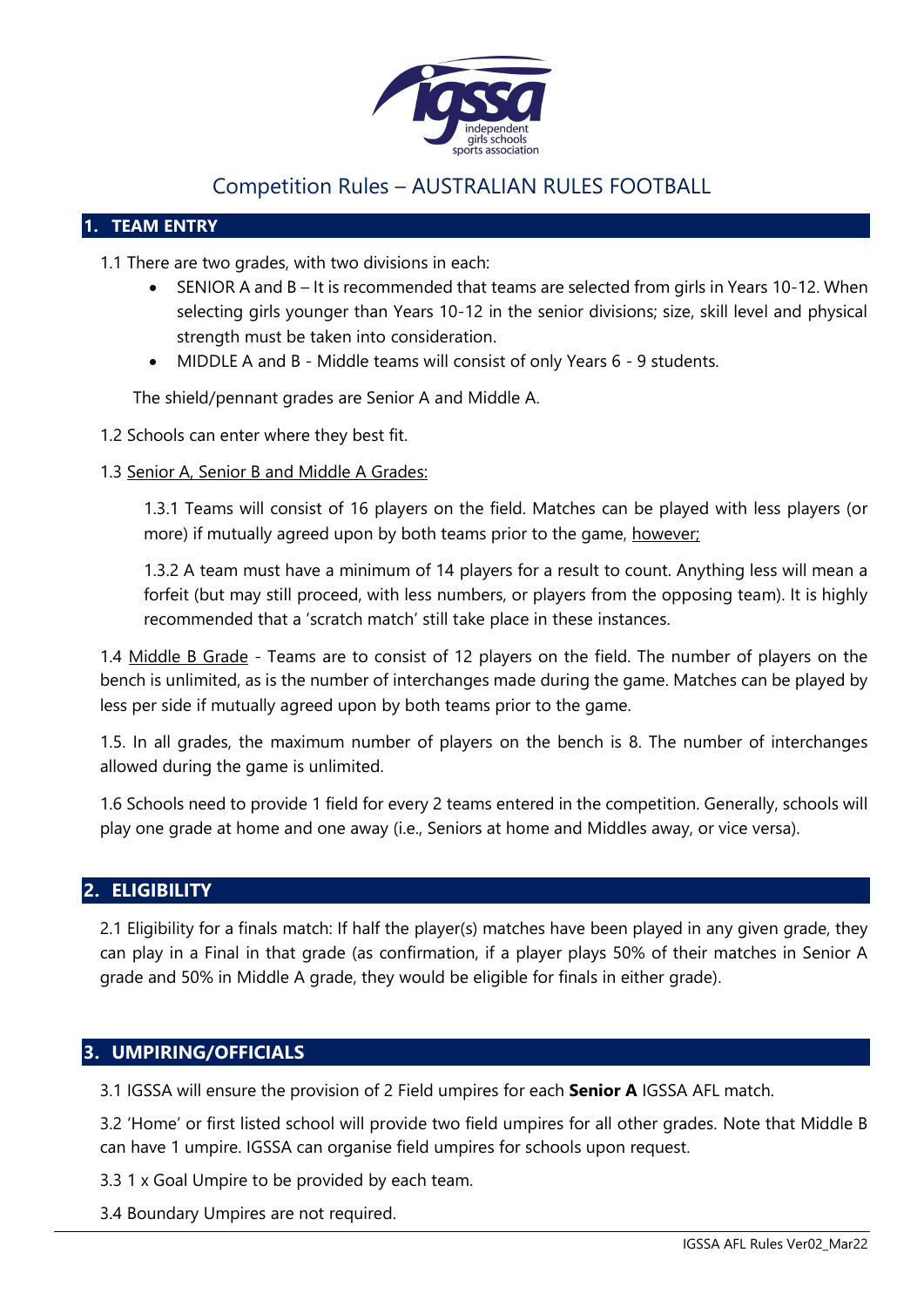3.5 1 x Runner per team can deliver a coach's message during play. They are required to deliver the message as quickly as possible and come straight off the ground.

3.6 Water carriers can go onto the ground at any time. They cannot interfere with play, loiter on the ground of occupy space on the ground. They cannot barrack, give directions, or communicate with players other than in providing water. Water carriers cannot be inside 50m when the ball is in that area, or within the centre square at a centre bounce.

#### **4. MATCH RULES**

4.1 Matches are to be played on AFL grounds where possible.

4.2 Middle B grade games are *ideally* set up on a smaller playing area to suit 12 players.

4.3 Matches are played Friday afternoons.

4.4 Games should start as close to 4.10pm as possible.

4.5 Teams play 4 x 12-minute quarters (with breaks of 3/5/3 minutes). Games must be completed by 5.15pm. If teams are late to arrive due to transport distance, then all quarters will be reduced equally in time unless the finishing time can be extended by mutual agreement. Coaches should negotiate time before the start of matches.

4.6 Choice of ends shall be determined by the toss of a coin.

4.7 In the event of tied scores at game end, the match will be deemed a draw. There is no provision for extra time (this excludes finals).

## **5. GAME SPECIFIC RULES**

5.1 The competition is to be played according to Part D of the current ['Laws of Australian Football'](https://resources.afl.com.au/afl/document/2019/12/04/d8d5f2cf-04eb-4530-b2d5-5cc799ff625c/2019-Laws-of-Australian-Football.pdf) unless stipulated below.

5.2 Tackling is permitted. (No sling tackles are permitted).

5.3 A mark to be awarded when a player. marks the ball directly from another player's kick that has travelled at least 10m

5.4 Last touch rule applies between the 50m arcs. This means a free kick will be paid against the last player who touches the ball before it goes out of bounds.

5.5 Soccering off the ground is permitted (but not encouraged).

5.6 A 25m penalty can be awarded at the umpire's discretion.

5.7 As confirmation, there are no 'starting zones' required, but 5-6-5 (if playing 16-a-side) is encouraged.

#### **6. RESULTS**

6.1 A drawn match is allowed (unless it is a final).

6.2 Scorers/Timers or an official rep from each school to be responsible for keeping score and time for the match. Both to sit together for the entire match and confer scores with field and goal umpires at each break.